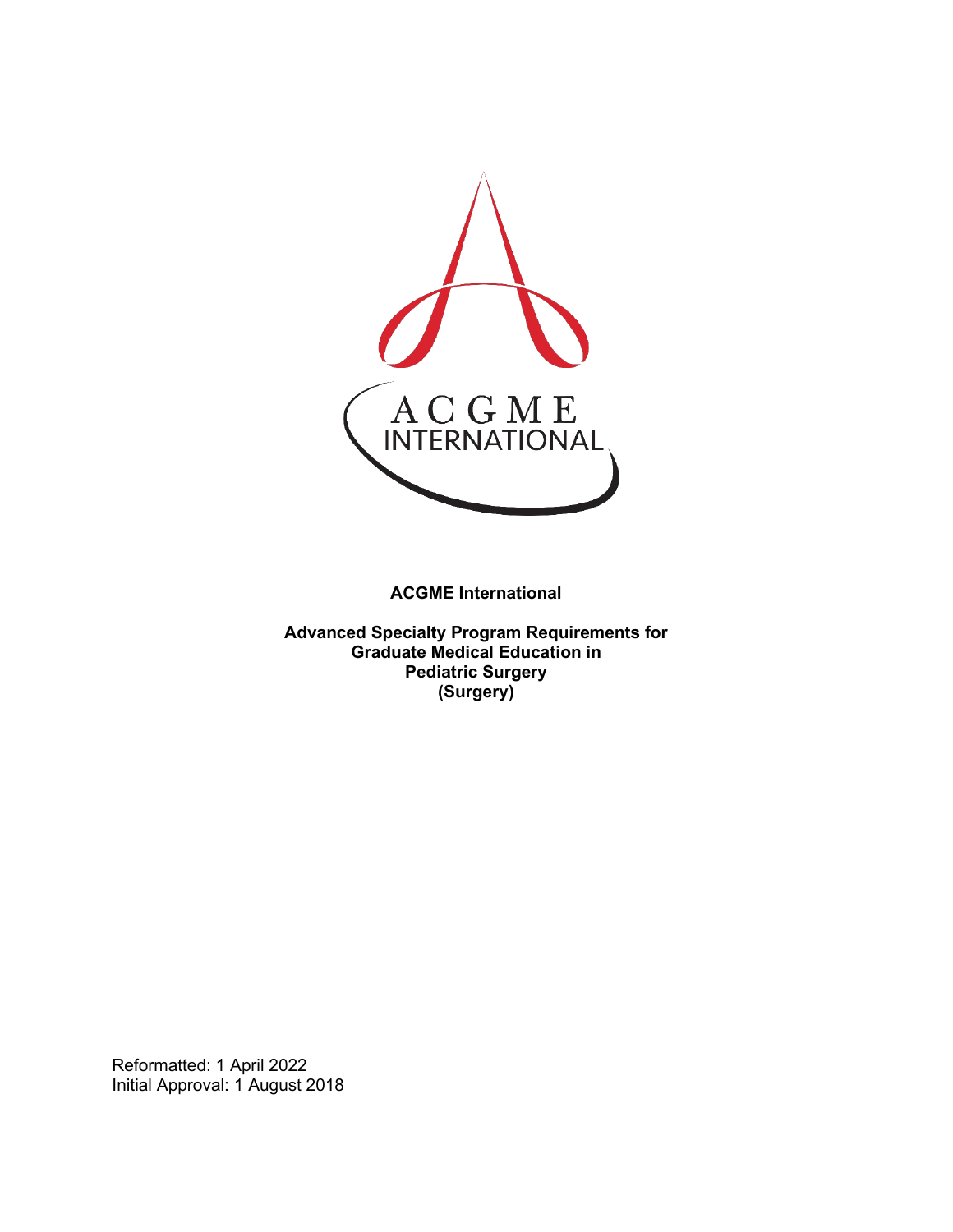## **ACGME International Specialty Program Requirements for Graduate Medical Education in Pediatric Surgery (Surgery)**

### **Int. Introduction**

*Background and Intent: Programs must achieve and maintain Foundational Accreditation according to the ACGME-I Foundational Requirements prior to receiving Advanced Specialty Accreditation. The Advanced Specialty Requirements noted below complement the ACGME-I Foundational Requirements. For each section, the Advanced Specialty Requirements should be considered together with the Foundational Requirements.*

## **Int. I. Definition and Scope of the Specialty**

Pediatric surgery is the subspecialty of surgery that comprises the provision of diagnostic, operative, and peri-operative care of pediatric surgical patients. The practice of pediatric surgery is focused on infancy and childhood, but includes the fetus, adolescent, and young adult with special health care needs arising from congenital and acquired pediatric surgical conditions. Individuals who complete this education should be prepared to function as competent pediatric surgeons.

## **Int. II. Duration of Education**

Int. II.A. The educational program in pediatric surgery must be 24 or 36 months in length.

#### **I. Institution**

| I.A. | <b>Sponsoring Institution</b> |  |
|------|-------------------------------|--|
|------|-------------------------------|--|

| I.A.1.      | A fellowship in pediatric surgery must function as an integral part of an<br>ACGME-I-accredited residency in surgery.           |
|-------------|---------------------------------------------------------------------------------------------------------------------------------|
| I.A.2.      | Pediatric surgery programs should be offered in sites classified as<br>general hospitals or children's hospitals.               |
| I.A.2.a)    | These sites must include facilities and staff members providing a<br>variety of services, including:                            |
| I.A.2.a)(1) | adequate inpatient surgical admissions;                                                                                         |
| I.A.2.a)(2) | intensive care units for neonates, infants, and older<br>children; and,                                                         |
| I.A.2.a)(3) | departments of emergency medicine, pathology, and<br>radiology, in which infants and children can be managed<br>24 hours a day. |
| I.A.3.      | The educational program must not negatively impact the education of<br>residents in the general surgery residency program.      |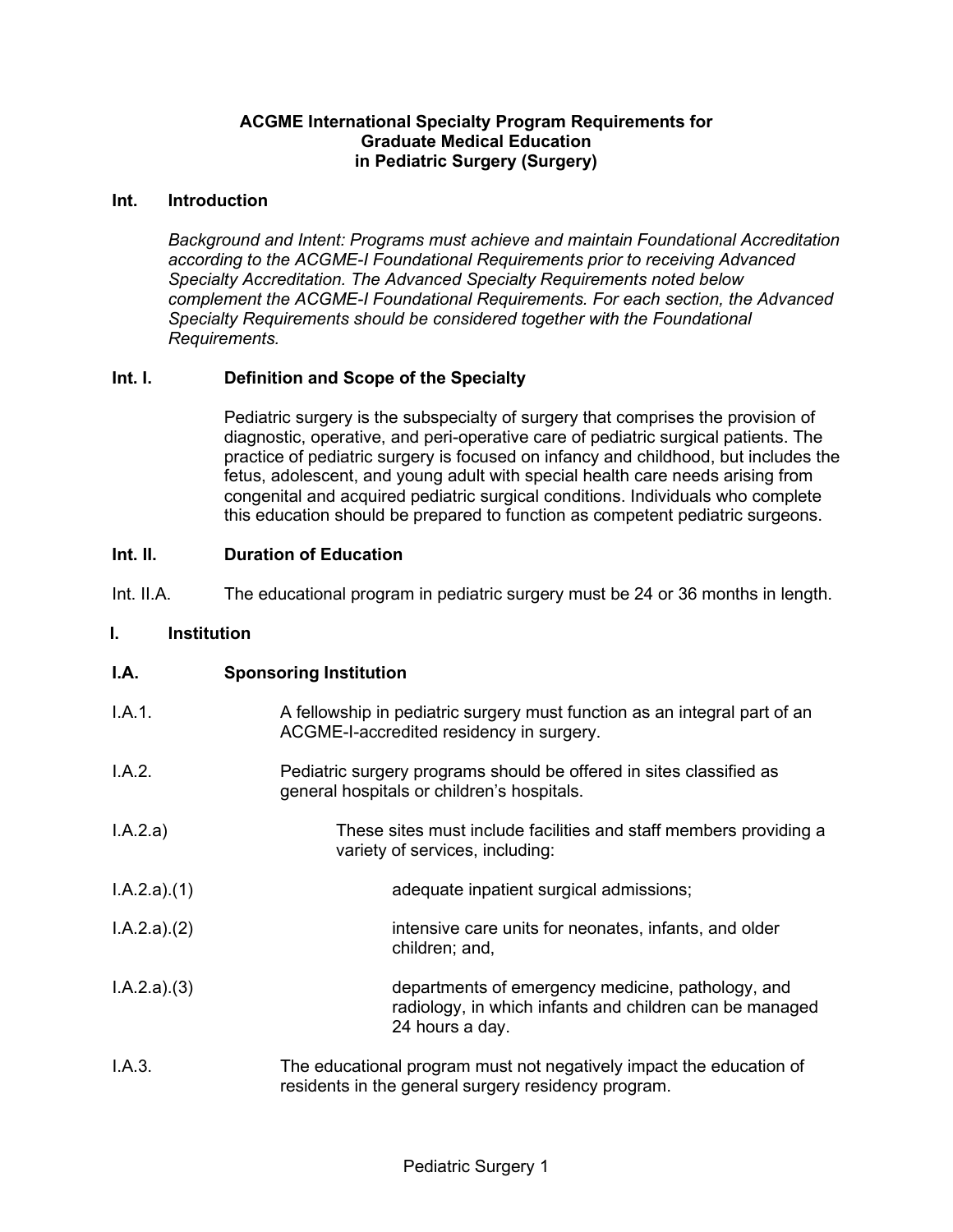- I.A.4. Residents from an ACGME-I-accredited pediatrics residency must rotate through the same participating site(s) as the fellows.
- I.A.5. Fellows must have experience working in interprofessional teams that include pediatric medicine residents at either the primary clinical site or at a participating site.
- I.A.6. During the educational program, surgical teams should be made up of attending surgeons, residents, and fellows at various educational levels, medical students (when appropriate), and other health care providers.

## **I.B. Participating Sites**

- I.B.1. Participating sites must be in close geographic proximity or provide for teleconferencing to ensure that all fellows are able to participate in joint conferences, grand rounds, basic science and clinical conference lectures, journal club, and ongoing quality improvement and patient safety reviews, such as morbidity and mortality reviews.
- I.B.2. Each participating site must be approved by the Review Committee-International prior to assignment of any fellow to any rotation(s).

## **II. Program Personnel and Resources**

### **II.A. Program Director**

II.A.1. The length of the program director's appointment must be at least three years.

## **II.B. Faculty**

- II.B.1. Faculty members' appointments must be of a sufficient length to ensure continuity in the supervision and education of fellows.
- II.B.2. To contribute to fellow education in the care of critically ill children, the faculty must include specialists in:
- II.B.2.a) neonatal-perinatal medicine; and,
- II.B.2.b) either pediatric critical care or pediatric surgery and critical care.
- II.B.3. Faculty members must participate in annual faculty development activities in fellow evaluation and teaching.

## **II.C. Other Program Personnel**

See International Foundational Requirements, Section II.C.

#### **II.D. Resources**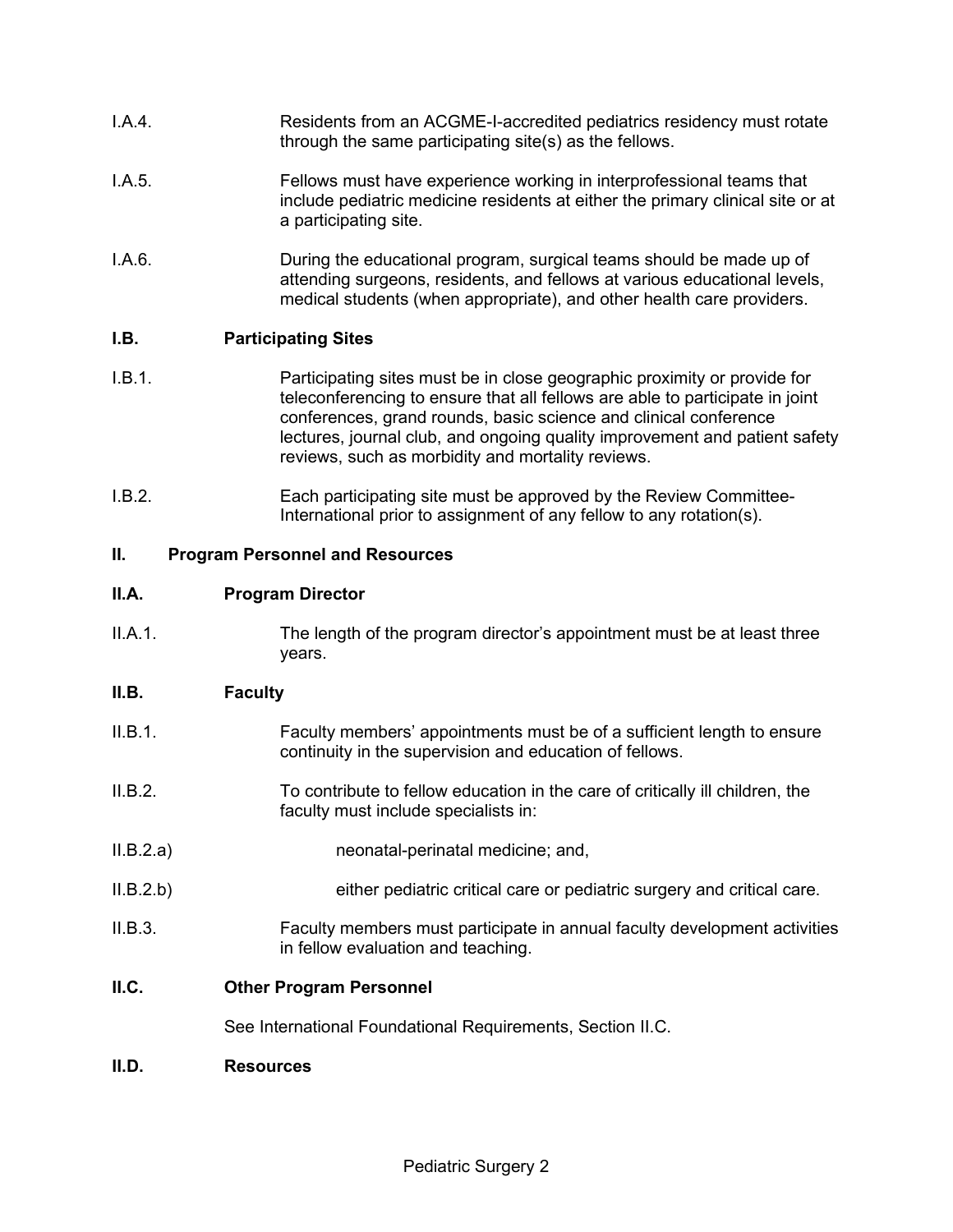- II.D.1. The pediatric surgical service must document a sufficient breadth and volume of procedures such that fellows will satisfy the defined procedural requirements.
- II.D.1.a) There must be at least 1,200 procedures performed by pediatric surgeons at the program's approved participating sites annually.

### **III. Fellow Appointment**

### **III.A. Eligibility Criteria**

III.A.1. Prior to appointment in the program, fellows should have completed an ACGME-I-accredited residency program in surgery, or a surgery residency program acceptable to the Sponsoring Institution's Graduate Medical Education Committee.

#### **III.B. Number of Fellows**

See International Foundational Requirements, Section III.B.

### **IV. Specialty-Specific Educational Program**

### **IV.A. ACGME-I Competencies**

- IV.A.1. The program must integrate the following ACGME-I Competencies into the curriculum.
- IV.A.1.a) Professionalism
- IV.A.1.a).(1) Fellows must demonstrate a commitment to professionalism and an adherence to ethical principles. Fellows must:
- IV.A.1.a).(1).(a) assume personal responsibility to complete all tasks to which they are assigned (or which they voluntarily assume) in a timely fashion; and,
- IV.A.1.a).(1).(a).(i) These tasks must be completed in the hours assigned, or, if that is not possible, fellows must learn and utilize the established methods for handing off remaining tasks to another member of the team so that patient care is not compromised.
- IV.A.1.a).(1).(b) develop the necessary sensitivity and professionalism to expand their cultural competence to best formulate care plans for diverse patient populations.

| IV.A.1.b) | <b>Patient Care and Procedural Skills</b> |  |
|-----------|-------------------------------------------|--|
|           |                                           |  |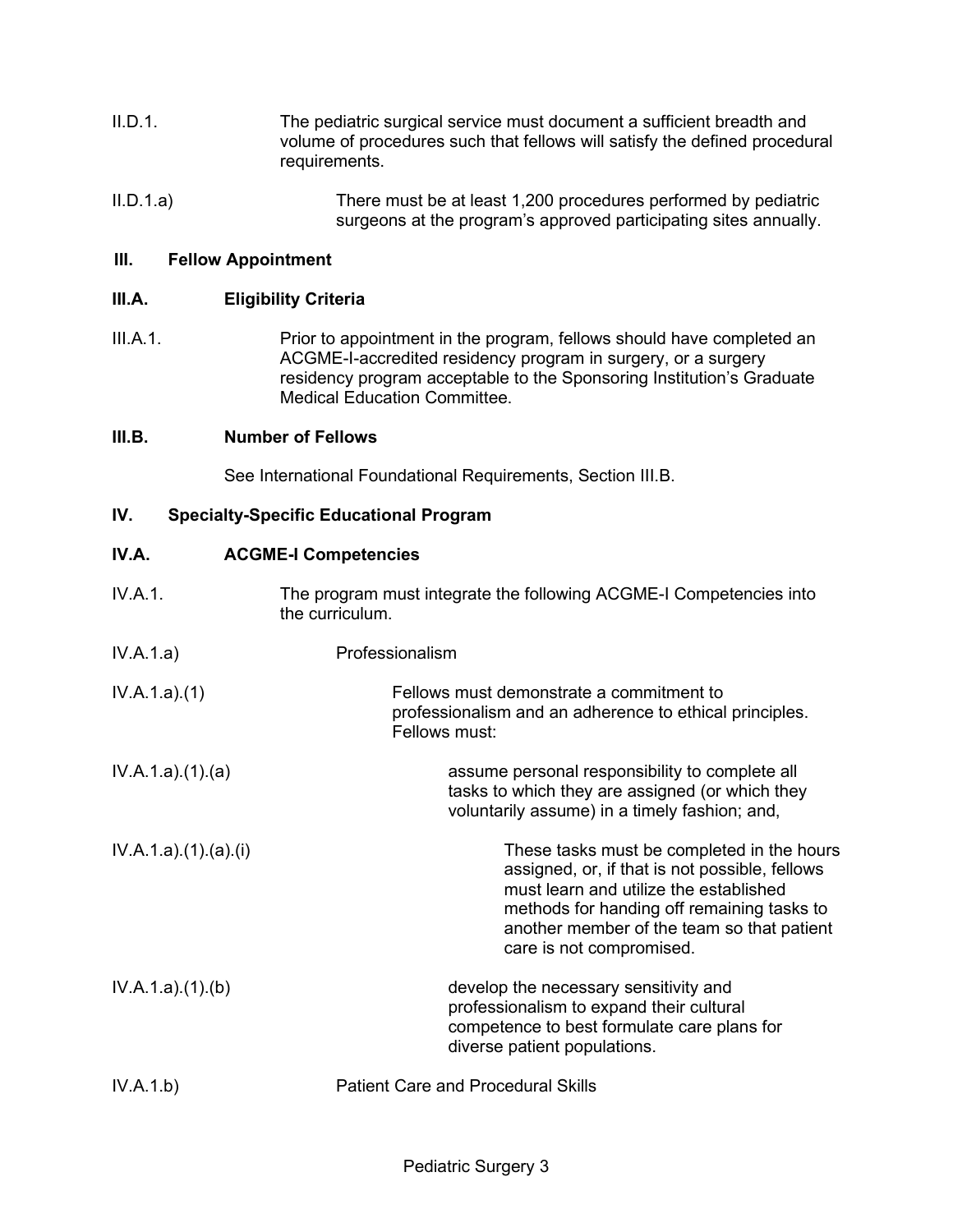| IV.A.1.b)(1)           | Fellows must provide patient care that is compassionate,<br>appropriate, and effective for the treatment of health<br>problems and the promotion of health. Fellows must<br>demonstrate competence in:                                                                                                          |
|------------------------|-----------------------------------------------------------------------------------------------------------------------------------------------------------------------------------------------------------------------------------------------------------------------------------------------------------------|
| IV.A.1.b)(1)(a)        | surgical peri-operative management, including for:                                                                                                                                                                                                                                                              |
| IV.A.1.b)(1)(a)(i)     | congenital, neoplastic, infectious, and other<br>acquired conditions of the gastrointestinal<br>system and other abdominal organs;<br>diaphragm and thorax, exclusive of the<br>heart; endocrine glands; head and neck;<br>gonads and reproductive organs;<br>integument; and blood and the vascular<br>system; |
| IV.A.1.b)(1)(a)(ii)    | operative and non-operative traumatic<br>conditions of the abdomen, chest, head and<br>neck, and extremities, with sufficient<br>experience in the management of children<br>who have sustained injuries to multiple<br>organs and children with trauma from child<br>abuse;                                    |
| IV.A.1.b)(1)(a)(iii)   | endoscopy of the airway and<br>gastrointestinal tract, to include<br>bronchoscopy, esophagoscopy,<br>gastroduodenoscopy, laryngoscopy, and<br>lower intestinal endoscopy;                                                                                                                                       |
| IV.A.1.b)(1)(a)(iv)    | clotting and coagulation disorders;                                                                                                                                                                                                                                                                             |
| IV.A.1.b)(1)(a)(v)     | advanced laparoscopic and thoracoscopic<br>techniques;                                                                                                                                                                                                                                                          |
| IV.A.1.b).(1).(a).(vi) | care of the critically ill infant or child, to<br>include:                                                                                                                                                                                                                                                      |
| IV.A.1.b)(1)(a)(vi)(a) | cardiopulmonary resuscitation<br>(CPR);                                                                                                                                                                                                                                                                         |
| IV.A.1.b)(1)(a)(vi)(b) | management of patients on<br>ventilators; and,                                                                                                                                                                                                                                                                  |
| IV.A.1.b)(1)(a)(vi)(c) | nutritional assessment and<br>management.                                                                                                                                                                                                                                                                       |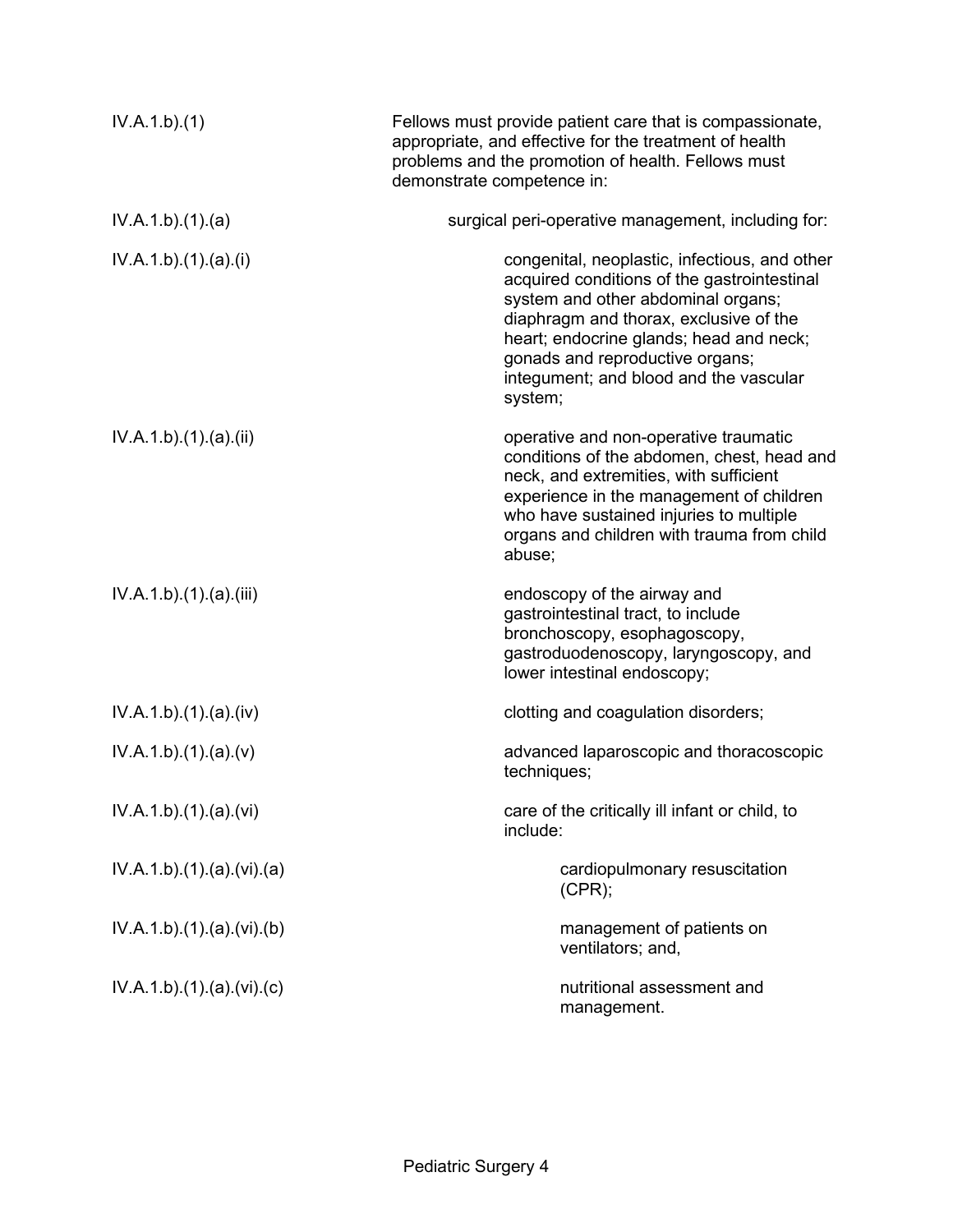| IV.A.1.b).(1).(a).(vii)   | pre-operative evaluation of patients, making<br>provisional diagnoses, initiating diagnostic<br>procedures, forming preliminary treatment<br>plans, and providing outpatient follow-up<br>care of surgical patients; and,                                 |  |
|---------------------------|-----------------------------------------------------------------------------------------------------------------------------------------------------------------------------------------------------------------------------------------------------------|--|
| IV.A.1.b)(1)(a)(viii)     | follow-up care, to include short- and long-<br>term evaluation and extended periodic<br>longitudinal care, particularly with major<br>congenital anomalies and neoplasm cases.                                                                            |  |
| IV.A.1.c)                 | <b>Medical Knowledge</b>                                                                                                                                                                                                                                  |  |
| $IV.A.1.c.$ (1)           | Fellows must demonstrate knowledge of established and<br>evolving biomedical clinical, epidemiological, and social-<br>behavioral sciences, as well as the application of this<br>knowledge to patient care. Fellows must demonstrate<br>knowledge of:    |  |
| IV.A.1.c.1(1).(a)         | basic principles applicable to the pediatric<br>population of anesthesia, cardiothoracic surgery,<br>gynecology, management of burns, neurological<br>surgery, orthopaedic surgery, otolaryngology,<br>transplant surgery, urology, and vascular surgery; |  |
| $IV.A.1.c.$ (1).(b)       | the principles of management of patients on<br>ventilators and extracorporeal membrane<br>oxygenation (ECMO);                                                                                                                                             |  |
| IV.A.1.c)(1)(c)           | invasive and non-invasive monitoring techniques<br>and interpretation; and,                                                                                                                                                                               |  |
| $IV.A.1.c$ . $(1).$ $(d)$ | the design, implementation, and interpretation of<br>clinical research studies.                                                                                                                                                                           |  |
| IV.A.1.d)                 | Practice-based Learning and Improvement                                                                                                                                                                                                                   |  |
| IV.A.1.d)(1)              | Fellows must demonstrate the ability to investigate and<br>evaluate their care of patients, to appraise and assimilate<br>scientific evidence, and to continuously improve patient<br>care based on constant self-evaluation and lifelong<br>learning.    |  |
| IV.A.1.e)                 | Interpersonal and Communication Skills                                                                                                                                                                                                                    |  |
| IV.A.1.e. (1)             | Fellows must demonstrate interpersonal and<br>communication skills that result in the effective exchange<br>of information and collaboration with patients, their<br>families, and health professionals. Fellows must:                                    |  |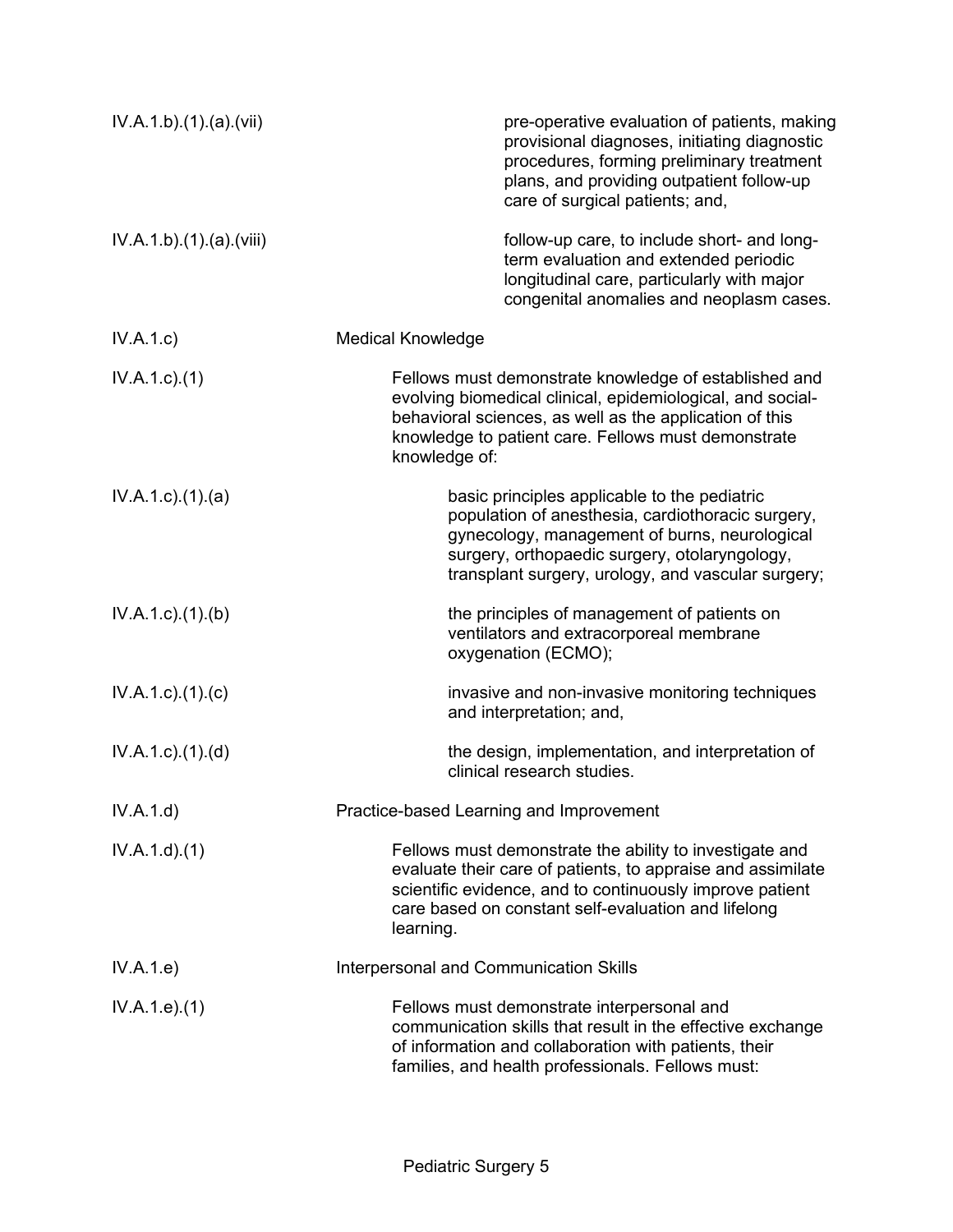| IV.A.1.e. (1). (a) | demonstrate skill in providing care in a consultative<br>role and as a member of a primary patient care<br>team, under appropriate supervision;                                                                                                                            |
|--------------------|----------------------------------------------------------------------------------------------------------------------------------------------------------------------------------------------------------------------------------------------------------------------------|
| IV.A.1.e. (1)(b)   | demonstrate the ability to participate in<br>multispecialty teams in the emergency department<br>and with other specialists, such as neonatologists<br>and intensivists;                                                                                                   |
| IV.A.1.e).(1).(c)  | collaborate with surgical team members, as well as<br>with residents, fellows, and faculty members from<br>other departments outside of their subspecialty<br>area; and,                                                                                                   |
| IV.A.1.e. (1). (d) | develop collaborative relationships to deliver patient<br>care with nurse practitioners and physicians<br>assistants as important members of the care team.                                                                                                                |
| IV.A.1.f           | <b>Systems-based Practice</b>                                                                                                                                                                                                                                              |
| IV.A.1.f)(1)       | Fellows must demonstrate an awareness of and<br>responsiveness to the larger context and system of health<br>care, including the social determinates of health, as well as<br>the ability to call effectively on other resources in the<br>system to produce optimal care. |
| IV.B.              | <b>Regularly Scheduled Educational Activities</b>                                                                                                                                                                                                                          |
| IV.B.1.            | Fellows must participate in formal pediatric surgery conferences,<br>including quality improvement and/or patient safety conferences that are<br>specialty-specific and interdisciplinary in nature.                                                                       |
| IV.B.1.a)          | During the final year of their educational program, fellows should<br>organize such conferences.                                                                                                                                                                           |
| IV.C.              | <b>Clinical Experiences</b>                                                                                                                                                                                                                                                |
| IV.C.1.            | Forty-eight weeks in each year of the program must include experiences<br>in clinical pediatric surgery.                                                                                                                                                                   |
| IV.C.2.            | The program must be structured to include:                                                                                                                                                                                                                                 |
| IV.C.2.a)          | a minimum of 20 months in general pediatric surgery;                                                                                                                                                                                                                       |
| IV.C.2.b)          | a maximum of four months in a 24-month program, or a maximum<br>of five months in a 36-month program, dedicated to related clinical<br>disciplines, including:                                                                                                             |
| IV.C.2.b)(1)       | a maximum of two months in a 24-month program, or three<br>months in a 36-month program, in pediatric critical care<br>and neonatal intensive care; and,                                                                                                                   |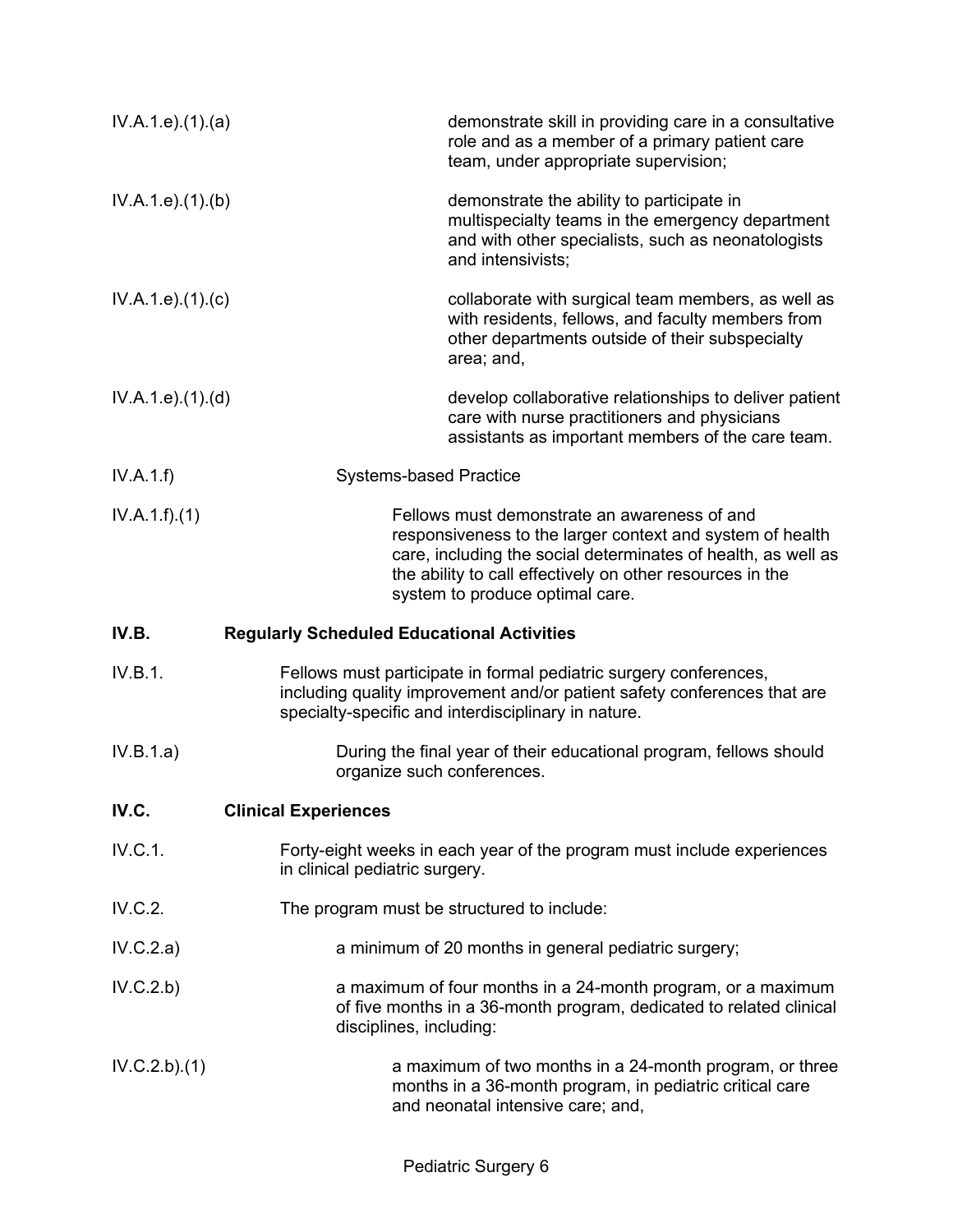| IV.C.2.b)(1)(a) | At least one month must occur in the neonatal<br>intensive care unit, to include the documented care<br>of 20 neonates.                                                                                                                                                                                                                                                                             |
|-----------------|-----------------------------------------------------------------------------------------------------------------------------------------------------------------------------------------------------------------------------------------------------------------------------------------------------------------------------------------------------------------------------------------------------|
| IV.C.2.b)(1)(b) | One month must be spent in the pediatric intensive<br>care unit, to include the documented care of 10<br>critically ill pediatric patients.                                                                                                                                                                                                                                                         |
| IV.C.2.b)(2)    | a maximum of two months in a 24-month program, or three<br>months in a 36-month program, of clinical rotations in<br>pediatric specialties, which may include anesthesia,<br>cardiothoracic surgery, gynecology, management of burns,<br>neurological surgery, orthopaedic surgery, otolaryngology,<br>plastic surgery, transplant surgery, urology, or vascular<br>surgery.                        |
| IV.C.3.         | Clinical care of surgical patients must include demonstrable involvement<br>in pre- and post-operative care, and, when applicable, follow-up that<br>corresponds to the patient's unique surgical problem(s), with longevity of<br>follow-up directly correlated to what is known about the natural history of<br>the disease process(es).                                                          |
| IV.C.4.         | Fellows must be provided with primary patient care responsibility, under<br>the supervision of pediatric surgery faculty members and the critical care<br>specialist, in the care of critically ill surgical patients to allow them to<br>acquire the requisite specialty-specific knowledge and skills, and to obtain<br>competence in the pre-, intra-, and post-operative care of such patients. |
| IV.C.4.a)       | Fellows must have experience and develop competence in:                                                                                                                                                                                                                                                                                                                                             |
| IV.C.4.a)(1)    | writing orders for total parenteral nutrition;                                                                                                                                                                                                                                                                                                                                                      |
| IV.C.4.a)(2)    | managing ECMO;                                                                                                                                                                                                                                                                                                                                                                                      |
| IV.C.4.a)(3)    | managing fluids/vasopressors;                                                                                                                                                                                                                                                                                                                                                                       |
| IV.C.4.a)(4)    | managing ventilators; and,                                                                                                                                                                                                                                                                                                                                                                          |
| IV.C.4.a)(5)    | decision-making around care.                                                                                                                                                                                                                                                                                                                                                                        |
| IV.C.4.b)       | There must be coordination of care and collegial relationships<br>among pediatric surgeons, neonatologists, and critical care<br>intensivists concerning the management of medical problems in<br>complex critically ill patients.                                                                                                                                                                  |
| IV.C.4.c)       | During the critical care experience, fellows must lead daily<br>multidisciplinary rounds, to include decision-making and<br>leadership in the care of patients with primary surgical problems.                                                                                                                                                                                                      |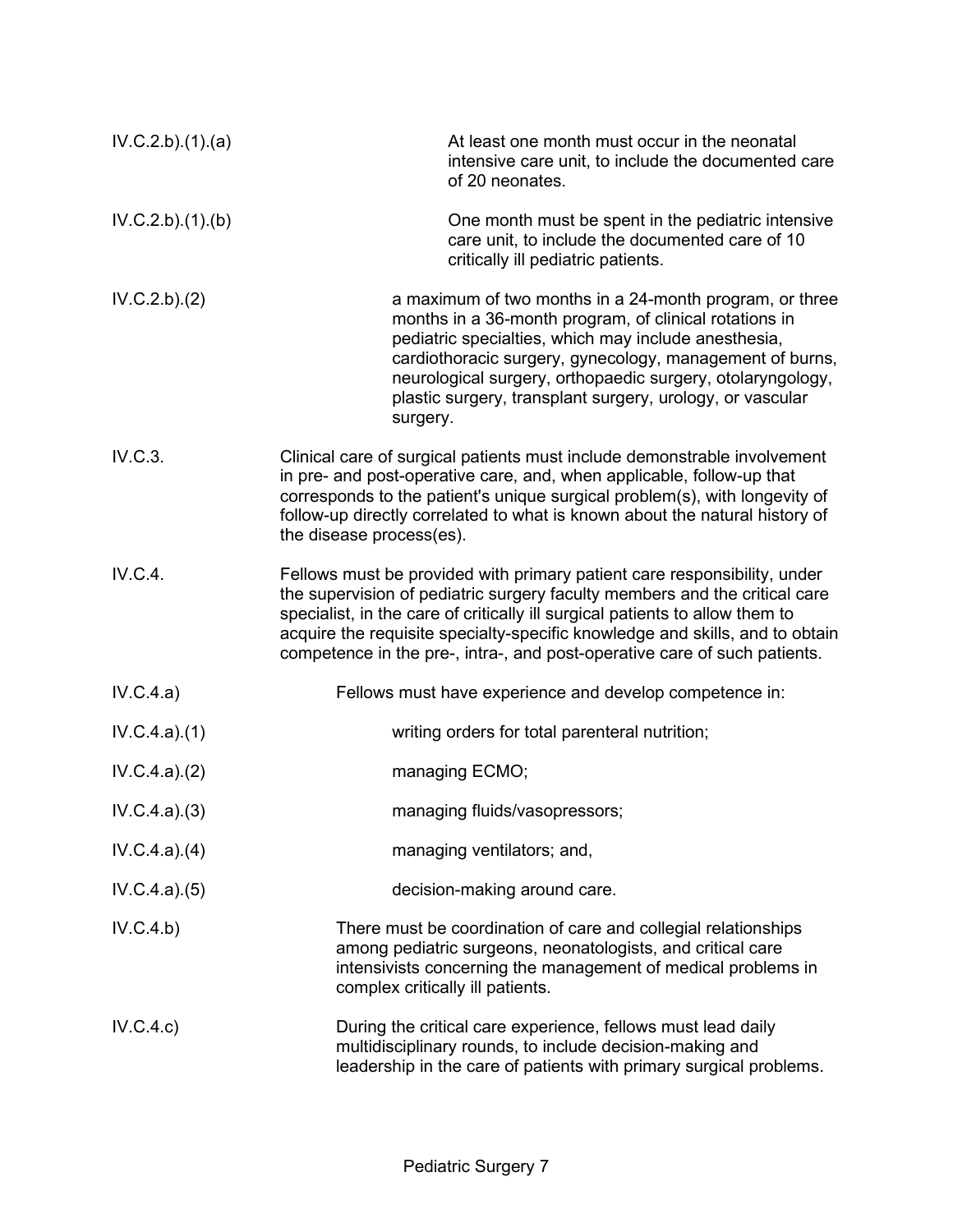| IV.C.4.d)    | Faculty members in neonatology, pediatric critical care, and/or<br>pediatric surgical critical care must attest to the experience gained<br>by each fellow in meeting the critical care requirements at the end<br>of each critical care rotation. |
|--------------|----------------------------------------------------------------------------------------------------------------------------------------------------------------------------------------------------------------------------------------------------|
| IV.C.4.e)    | Fellows must have completed advanced life support training<br>specific to pediatric patients (e.g., Advanced Trauma Life Support,<br>Neonatal Resuscitation, and Pediatric Advanced Life Support)<br>before beginning critical care rotations.     |
| IV.C.5.      | Fellows must document an appropriate breadth, volume, and balance of<br>operative experience as primary surgeon.                                                                                                                                   |
| IV.C.5.a)    | Fellows must document a total of 800 major pediatric surgery<br>procedures as Surgeon during the program.                                                                                                                                          |
| IV.C.5.b)    | Fellows must participate in at least 50 Teaching Assistant cases<br>and no more than 50 additional Teaching Assistant cases, for a<br>maximum total of 100 Teaching Assistant cases.                                                               |
| IV.C.5.b)(1) | Fellows should act as Teaching Assistant when their<br>operative experiences justify a teaching role.                                                                                                                                              |
| IV.C.6.      | Fellows must not share primary responsibility for the same patient with or<br>serve as a Teaching Assistant for a general surgery chief resident.                                                                                                  |
| IV.C.7.      | Fellows must document at least one half-day of outpatient experience<br>weekly, averaged over the 48 weeks of each year of clinical education.                                                                                                     |
| IV.C.8.      | Fellows must have responsibility for teaching junior residents and medical<br>students.                                                                                                                                                            |
| IV.D.        | <b>Scholarly Activity</b>                                                                                                                                                                                                                          |
| IV.D.1.      | <b>Fellows' Scholarly Activity</b>                                                                                                                                                                                                                 |
|              | See International Foundational Requirements, Section IV.D.1.                                                                                                                                                                                       |
| IV.D.2.      | <b>Faculty Scholarly Activity</b>                                                                                                                                                                                                                  |
| IV.D.2.a)    | The program director must demonstrate scholarly activity annually<br>in at least one of the following areas:                                                                                                                                       |
| IV.D.2.a)(1) | peer-reviewed funding;                                                                                                                                                                                                                             |
| IV.D.2.a)(2) | publication of original research or review articles in peer-<br>reviewed journals or chapters in textbooks;                                                                                                                                        |
| IV.D.2.a)(3) | publication or presentation of case reports or clinical series<br>at local, regional, or national professional and scientific<br>society meetings; or,                                                                                             |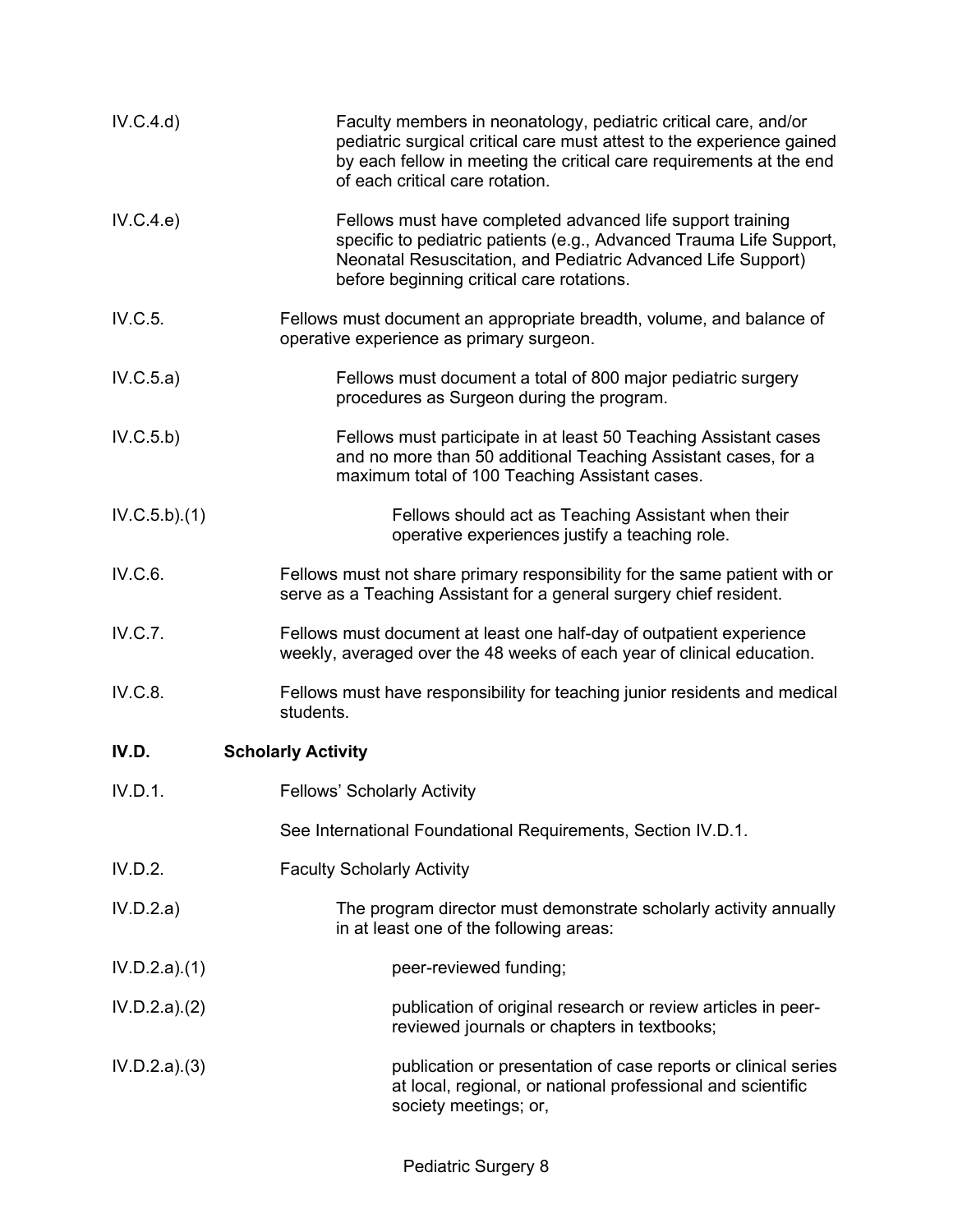| IV.D.2.a)(4) |                                      | participation in national committees or educational<br>organizations. |
|--------------|--------------------------------------|-----------------------------------------------------------------------|
| IV.D.2.b)    |                                      | Faculty members must demonstrate scholarly activity annually.         |
| V.           | <b>Evaluation</b>                    |                                                                       |
|              |                                      | See International Foundational Requirements, Section V.               |
| VI.          | The Learning and Working Environment |                                                                       |
| VI.A.        | <b>Principles</b>                    |                                                                       |

See International Foundational Requirements, Section VI.A.

# **VI.B. Patient Safety**

VI.B.1. Fellows must have a working knowledge of expected reporting relationships to maximize quality care and patient safety.

# **VI.C. Quality Improvement**

See International Foundational Requirements, Section VI.C.

## **VI.D. Supervision and Accountability**

- VI.D.1. The program must review and document each fellow's required level of supervision at least annually.
- VI.D.1.a) Faculty members must have knowledge of each fellow's prescribed level of supervision and must evaluate each fellow's supervision needs with each rotation.

# **VI.E. Professionalism**

See International Foundational Requirements, Section VI.E.

# **VI.F. Well-Being**

See International Foundational Requirements, Section VI.F.

# **VI.G. Fatigue**

See International Foundational Requirements, Section VI.G.

# **VI.H. Transitions of Care**

See International Foundational Requirements, Section VI.H.